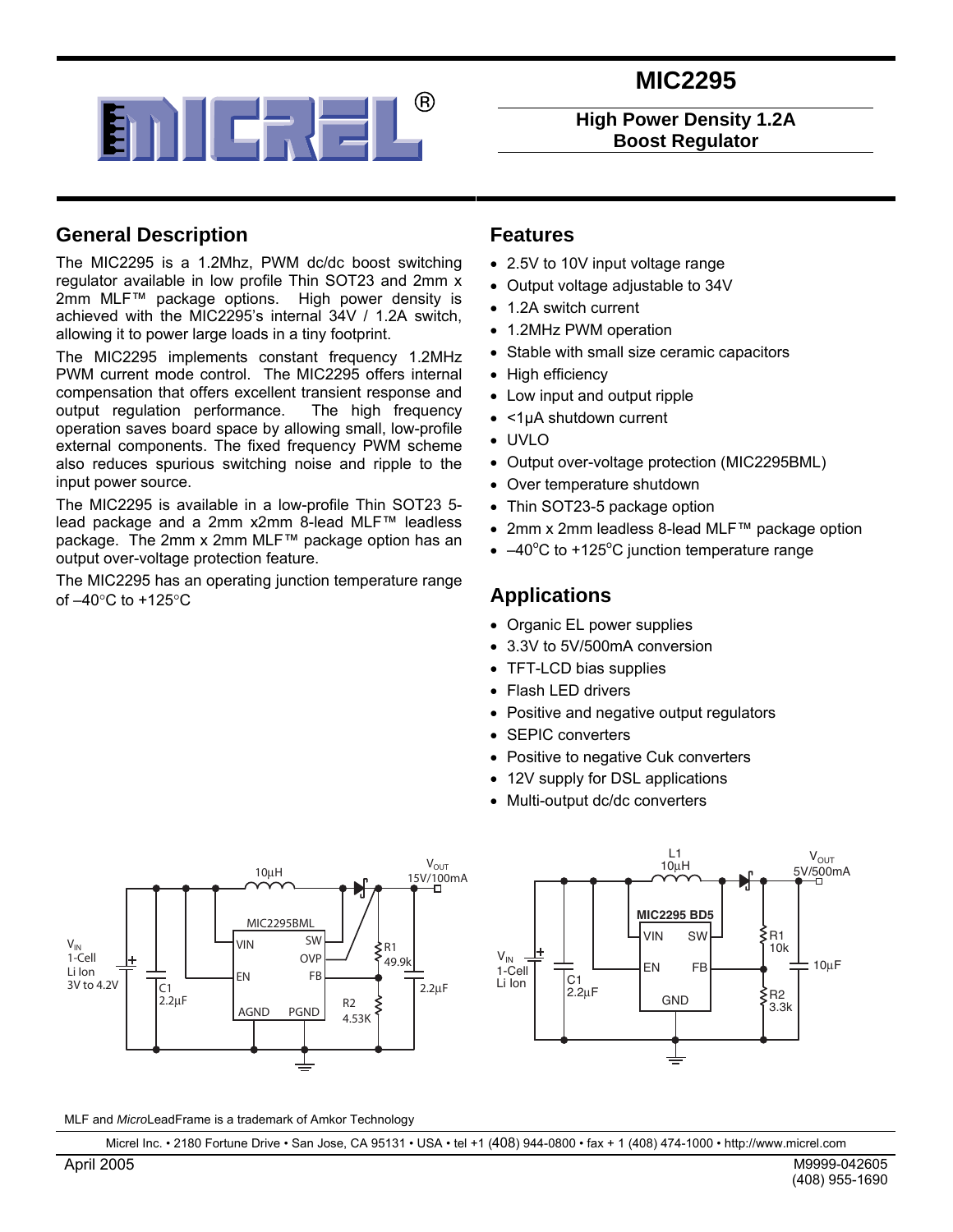## **Ordering Information**

| Part Number |            | Output Over               | <b>Marking Code</b> |             | Junction Temperature                 | Package            |  |
|-------------|------------|---------------------------|---------------------|-------------|--------------------------------------|--------------------|--|
| Standard    | Lead-Free  | <b>Voltage Protection</b> | Standard            | Lead-Free   | Range                                |                    |  |
| MIC2295BD5  | MIC2295YD5 |                           | <b>SVAA</b>         | <b>SVAA</b> | -40°C to 125°C                       | Thin SOT23-5       |  |
| MIC2295BML  | MIC2295YML | 34V                       | <b>SXA</b>          | <b>SXA</b>  | -40 $^{\circ}$ C to 125 $^{\circ}$ C | 2mm x2mm<br>MLF-8L |  |

# **Pin Configuration**



TSOT-23-5 (BD5)



## **Pin Description**

| <b>MIC2295BD5</b>    | <b>MIC2295BML</b> |                 |                                                                                                                                                                                                           |
|----------------------|-------------------|-----------------|-----------------------------------------------------------------------------------------------------------------------------------------------------------------------------------------------------------|
| <b>Thin SOT-23-5</b> | $2x2$ MLF-8L      | <b>Pin Name</b> | <b>Pin Function</b>                                                                                                                                                                                       |
|                      | 7                 | <b>SW</b>       | Switch Node (Input): Internal power BIPOLAR collector.                                                                                                                                                    |
| 2                    |                   | <b>GND</b>      | Ground (Return): Ground.                                                                                                                                                                                  |
| 3                    | 6                 | FB              | Feedback (Input): 1.24V output voltage sense node. $V_{\text{OUT}} =$<br>$1.24V(1 + R1/R2)$                                                                                                               |
| 4                    | 3                 | EN              | Enable (Input): Logic high enables regulator. Logic low<br>shuts down regulator.                                                                                                                          |
| 5                    | $\overline{2}$    | <b>VIN</b>      | Supply (Input): 2.5V to 10V input voltage.                                                                                                                                                                |
|                      | 1                 | <b>OVP</b>      | Output Over-Voltage Protection (Input): Tie this pin to V <sub>OUT</sub><br>to clamp the output voltage to 34V maximum in fault<br>conditions. Tie this pin to ground if OVP function is not<br>required. |
|                      | 5                 | N/C             | No connect. No internal connection to die.                                                                                                                                                                |
|                      | 4                 | <b>AGND</b>     | Analog ground                                                                                                                                                                                             |
|                      | 8                 | <b>PGND</b>     | Power ground                                                                                                                                                                                              |
|                      | EP                | <b>GND</b>      | Ground (Return). Exposed backside pad.                                                                                                                                                                    |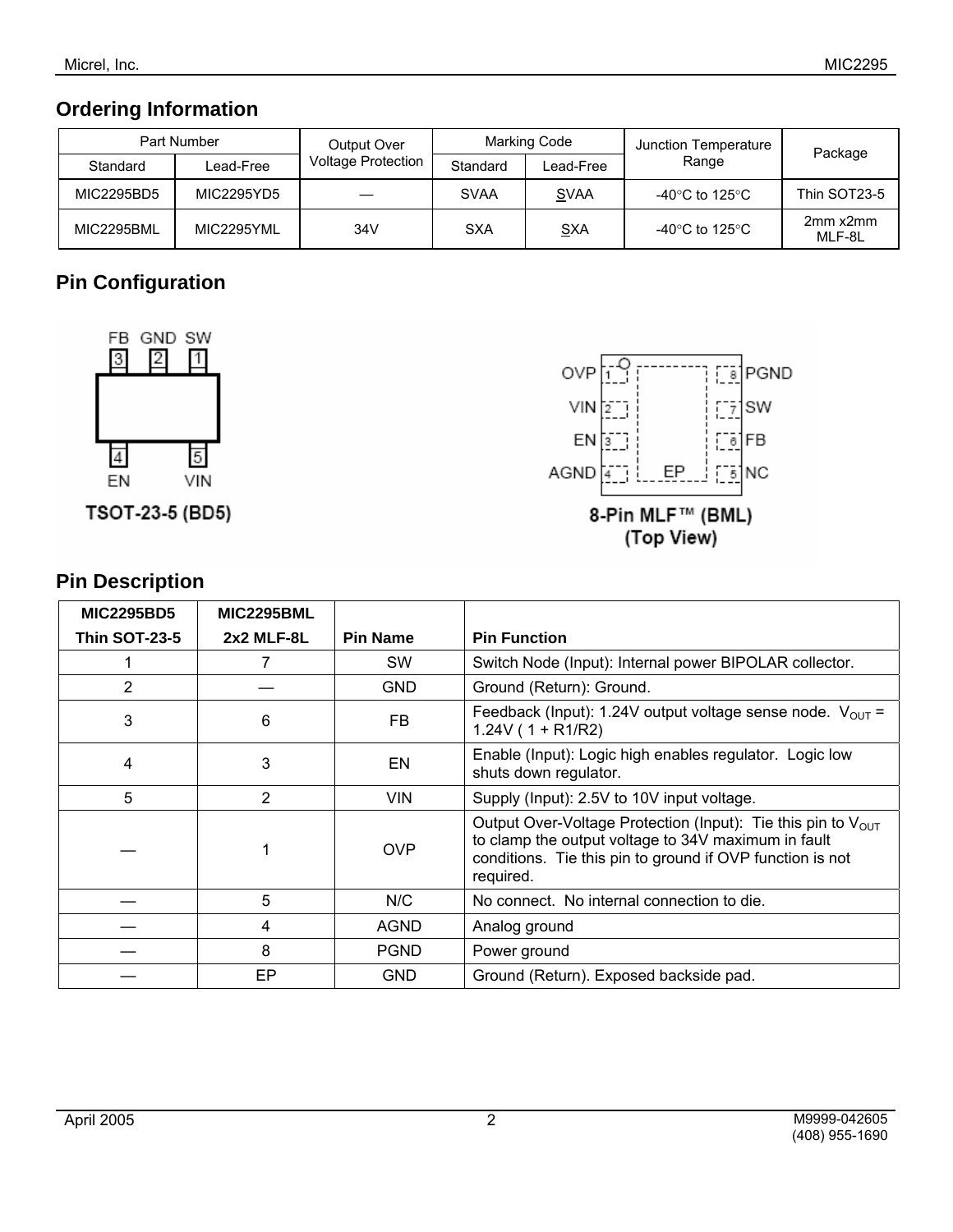# **Absolute Maximum Rating (1)**

| Ambient Storage Temperature $(T_S)$ -65°C to +150°C |  |
|-----------------------------------------------------|--|
|                                                     |  |
|                                                     |  |

# **Operating Range (2)**

| Junction Temperature Range $(T_1)$ -40°C to +125°C |  |
|----------------------------------------------------|--|
| Package Thermal Impedance                          |  |
|                                                    |  |
|                                                    |  |

# **Electrical Characteristics**

 $T_A = 25^\circ \text{C}$ , V<sub>IN</sub> = V<sub>EN</sub> = 3.6V, V<sub>OUT</sub> = 15V, I<sub>OUT</sub> = 40mA, unless otherwise noted. **Bold** values indicate -40°C ≤ T<sub>J</sub> ≤ 125°C.

| Symbol            | <b>Parameter</b>                 | <b>Condition</b>               | Min   | <b>Typ</b> | Max          | <b>Units</b>      |
|-------------------|----------------------------------|--------------------------------|-------|------------|--------------|-------------------|
| $V_{IN}$          | Supply Voltage Range             |                                | 2.5   |            | 10           | $\vee$            |
| V <sub>UVLO</sub> | Under-Voltage Lockout            |                                | 1.8   | 2.1        | 2.4          | $\vee$            |
| <b>I</b> VIN      | Quiescent Current                | $V_{FB}$ = 2V (not switching)  |       | 2.8        | 5            | mA                |
| $I_{SD}$          | Shutdown Current                 | $V_{EN} = 0V^{(4)}$            |       | 0.1        | 1            | μA                |
| $V_{FB}$          | Feedback Voltage                 | $(+/-1%)$                      | 1.227 | 1.24       | 1.252        | $\vee$            |
|                   |                                  | (+/-2%) (Over Temp)            | 1.215 |            | 1.265        |                   |
| $I_{FB}$          | Feedback Input Current           | $V_{FB} = 1.24V$               |       | $-450$     |              | nA                |
|                   | Line Regulation                  | $3V \leq V_{IN} \leq 5V$       |       | 0.04       | $\mathbf{1}$ | %                 |
|                   | Load Regulation                  | $5mA \leq I_{OUT} \leq 40mA$   |       |            | 1.5          | %                 |
| $D_{MAX}$         | Maximum Duty Cycle               |                                | 85    | 90         |              | $\%$              |
| $I_{SW}$          | <b>Switch Current Limit</b>      | Note 5                         | 1.2   | 1.7        |              | A                 |
| $V_{SW}$          | <b>Switch Saturation Voltage</b> | $ISW = 1.2A$                   |       | 600        |              | mV                |
| $I_{SW}$          | Switch Leakage Current           | $V_{EN} = 0V$ , $V_{SW} = 10V$ |       | 0.01       | 5            | μA                |
| $V_{EN}$          | Enable Threshold                 | <b>TURN ON</b>                 | 1.5   |            |              | $\vee$            |
|                   |                                  | <b>TURN OFF</b>                |       |            | 0.4          |                   |
| $I_{EN}$          | Enable Pin Current               | $V_{EN}$ = 10V                 |       | 20         | 40           | μA                |
| $f_{SW}$          | <b>Oscillator Frequency</b>      |                                | 1.05  | 1.2        | 1.35         | <b>MHz</b>        |
| $V_{OVP}$         | Output over-voltage protection   | MIC2295BML only                | 30    | 32         | 34           | V                 |
| $T_J$             | Over-Temperature Threshold       |                                |       | 150        |              | $^{\circ}{\rm C}$ |
|                   | Shutdown                         | <b>Hysteresis</b>              |       | 10         |              | $^\circ \text{C}$ |

Notes:

1. Absolute maximum ratings indicate limits beyond which damage to the component may occur. Electrical specifications do not apply when operating the device outside of its operating ratings. The maximum allowable power dissipation is a function of the maximum junction temperature,  $T_{J(Max)}$ , the junction-to-ambient thermal resistance,  $\theta_{JA}$ , and the ambient temperature,  $T_A$ . The maximum allowable power dissipation will result in excessive die temperature, and the regulator will go into thermal shutdown.

2. This device is not guaranteed to operate beyond its specified operating rating.

3. IC devices are inherently ESD sensitive. Handling precautions required. Human body model rating: 1.5K in series with 100pF.

4.  $I_{SD} = I_{VIN}$ .<br>5. Guarante Guaranteed by design.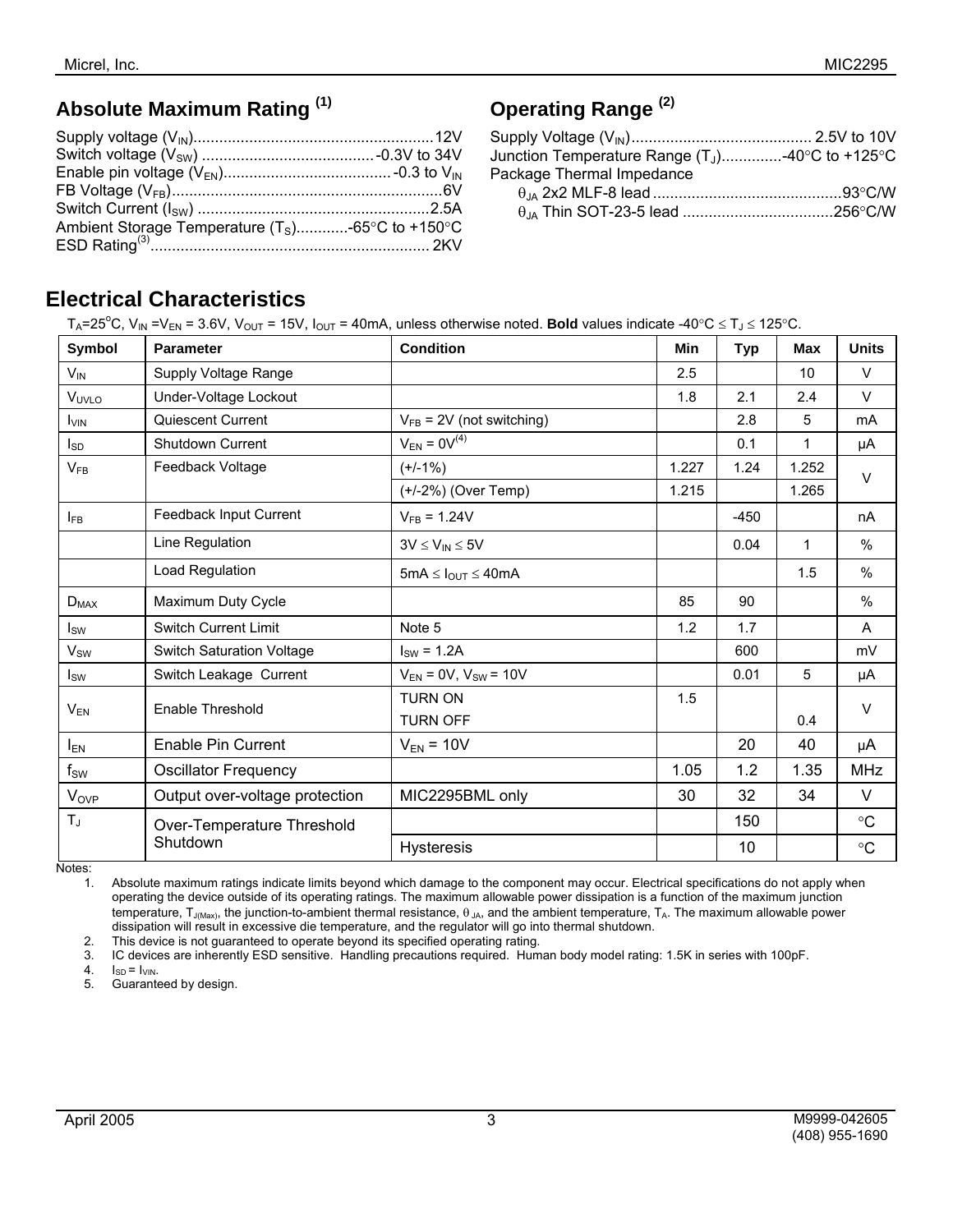# **Typical Characteristics**





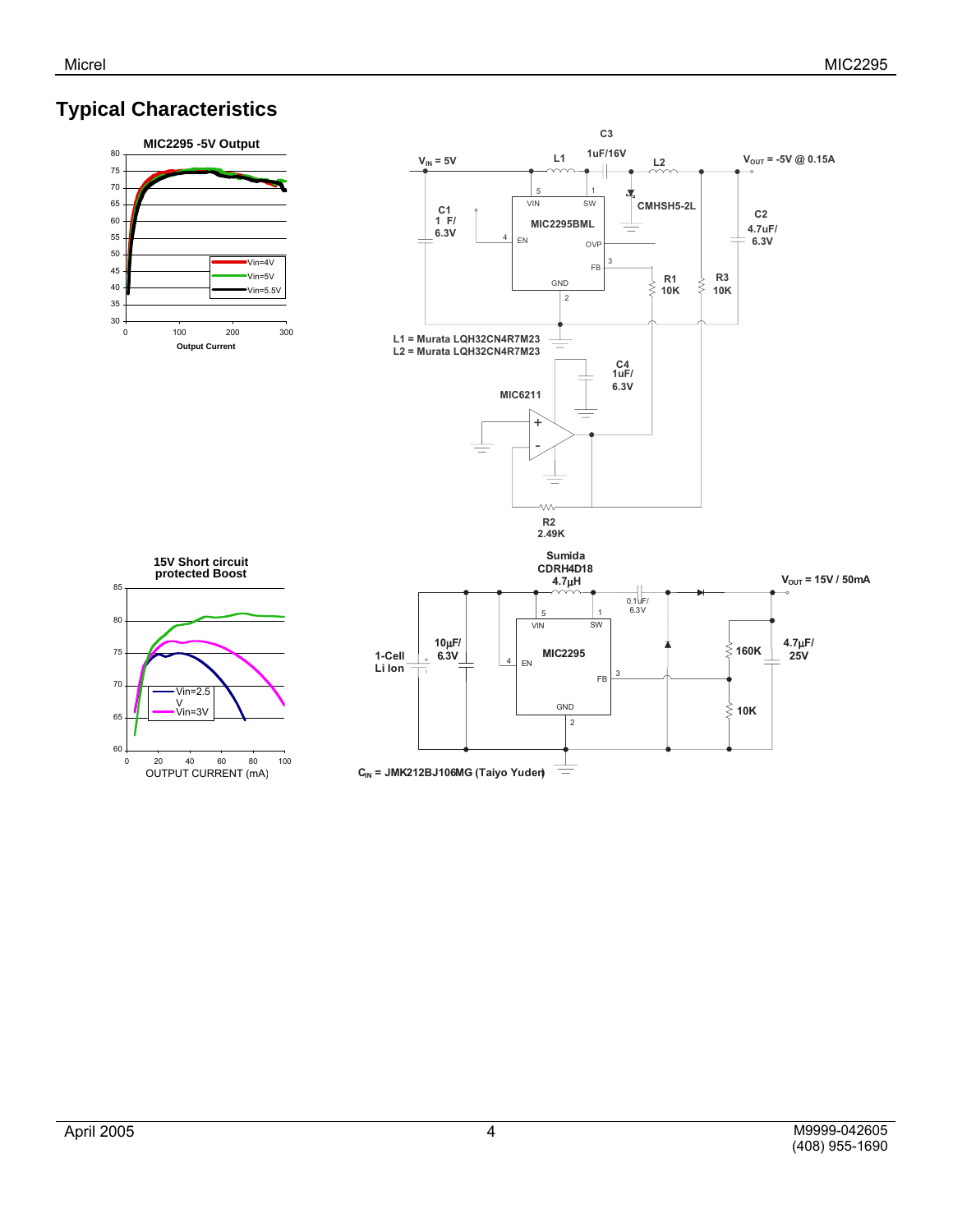







**MIC2295 15V output Efficiency**







60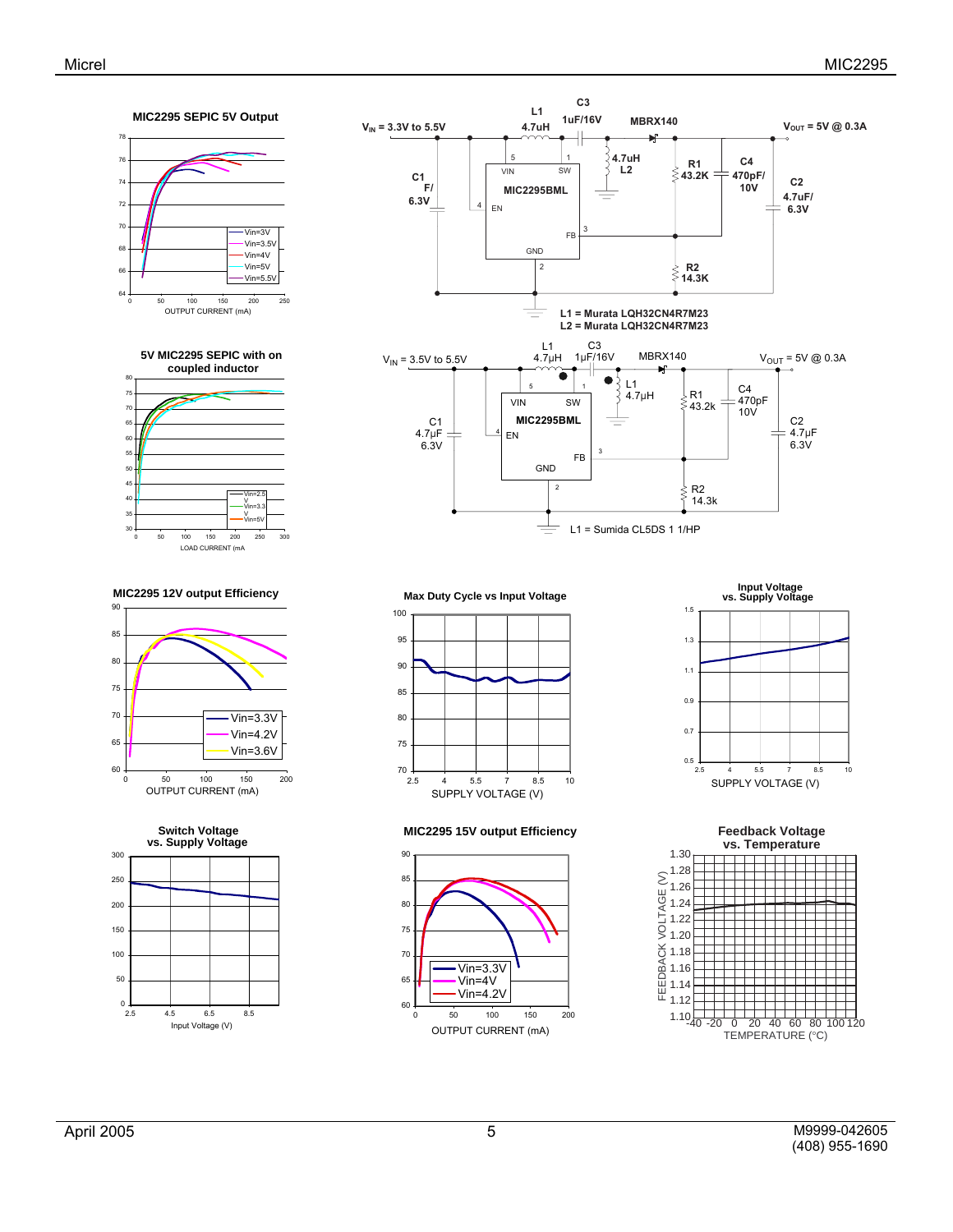



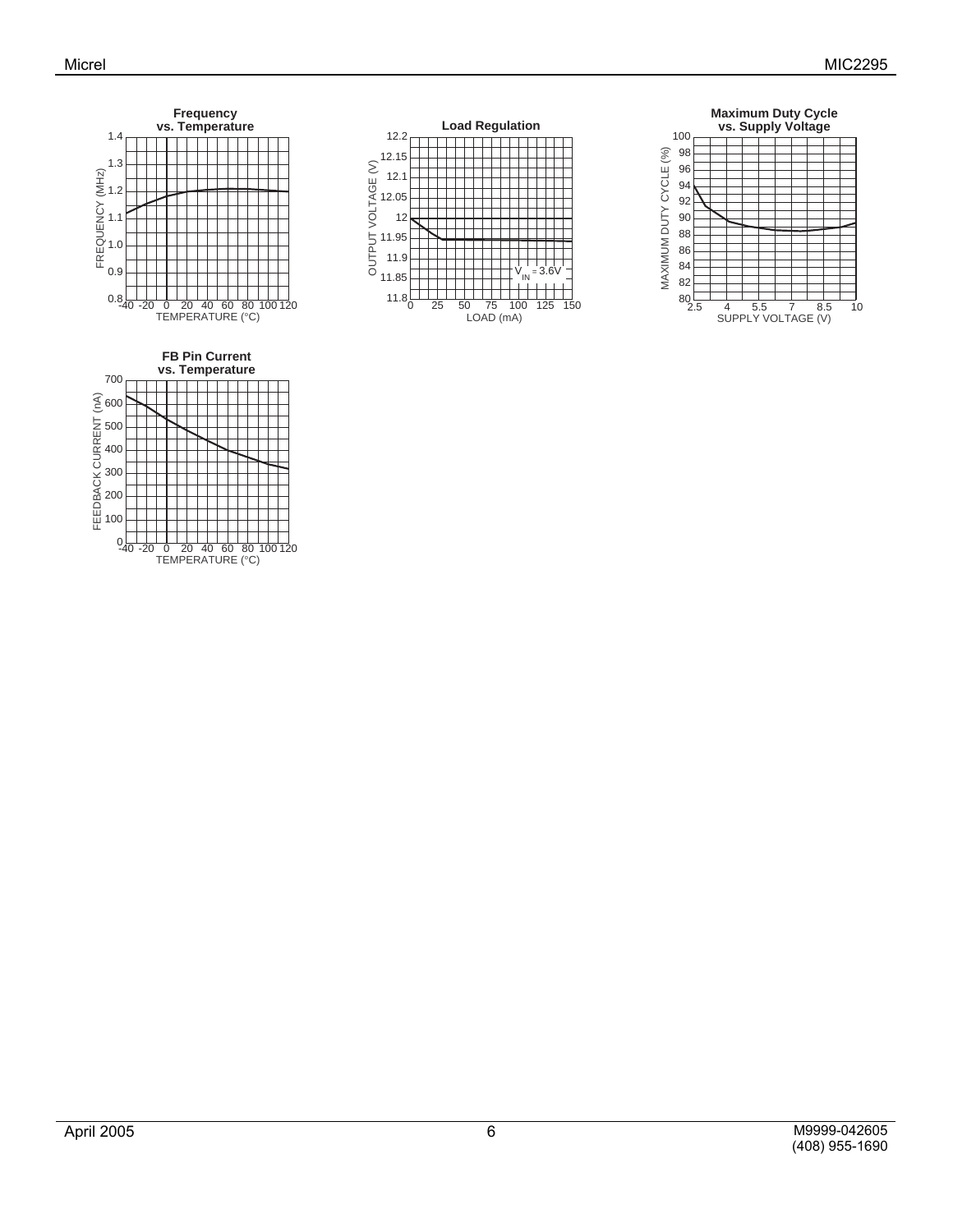# **Functional Characteristics**



TIME (400µs/div.)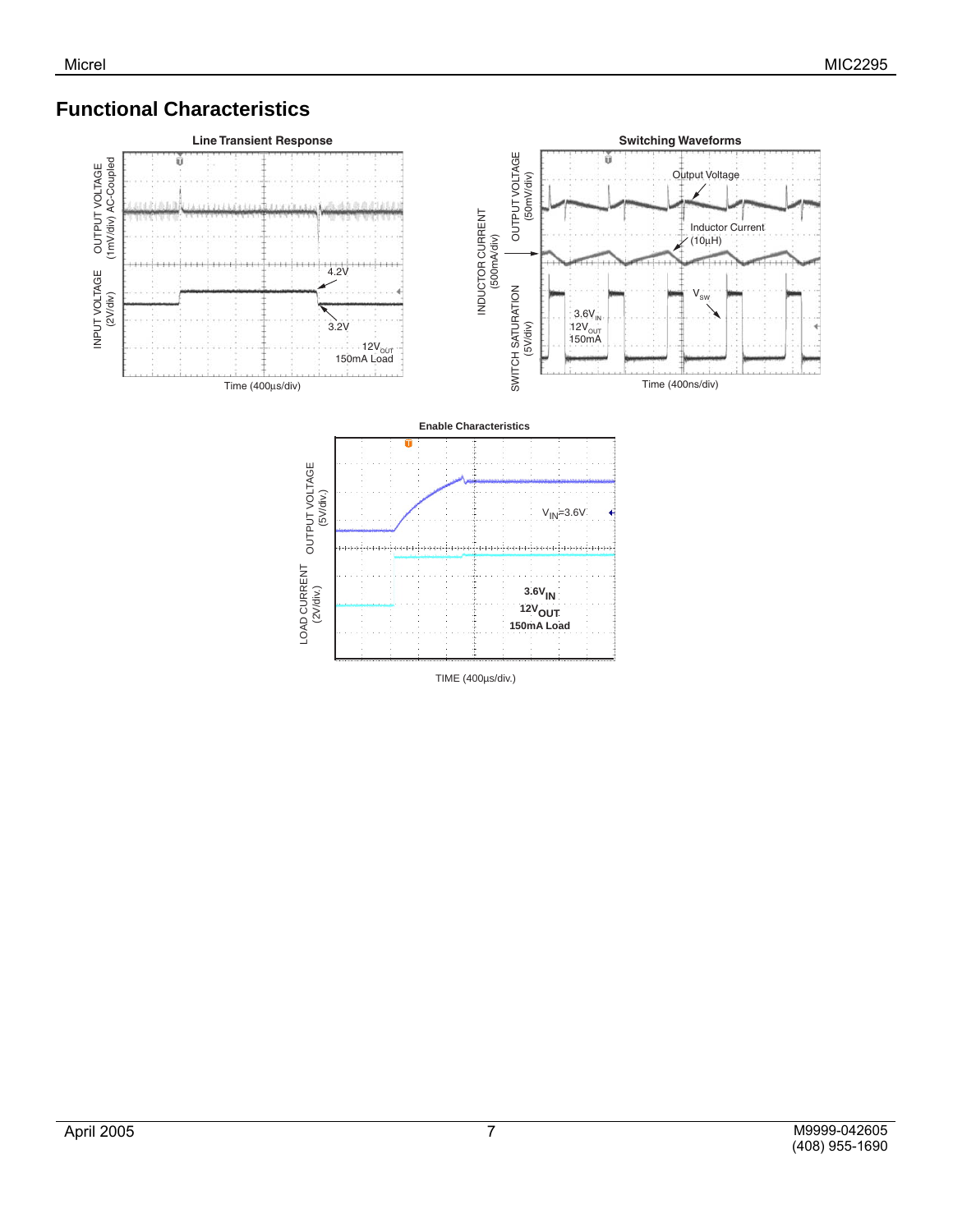### **Functional Description**

The MIC2295 is a high power density, PWM dc/dc boost regulator. The block diagram is shown in Figure 1. The MIC2295 is composed of an oscillator, slope compensation ramp generator, current amplifier, gm error amplifier, PWM generator, and a 1.2A bipolar output transistor. The oscillator generates a 1.2MHz clock. The clock's two functions are to trigger the PWM generator that turns on the output transistor, and to reset the slope compensation ramp generator. The current amplifier is used to measure the switch current by amplifying the voltage signal from the internal sense resistor. The output of the current amplifier is summed with the output of the

slope compensation ramp generator. This summed current-loop signal is fed to one of the inputs of the PWM generator.

The  $g_m$  error amplifier measures the feedback voltage through the external feedback resistors and amplifies the error between the detected signal and the 1.24V reference voltage. The output of the  $g_m$  error amplifier provides the voltage-loop signal that is fed to the other input of the PWM generator. When the current-loop signal exceeds the voltage-loop signal, the PWM generator turns off the bipolar output transistor. The next clock period initiates the next switching cycle, maintaining constant frequency current-mode PWM control



**MIC2295 Block Diagram**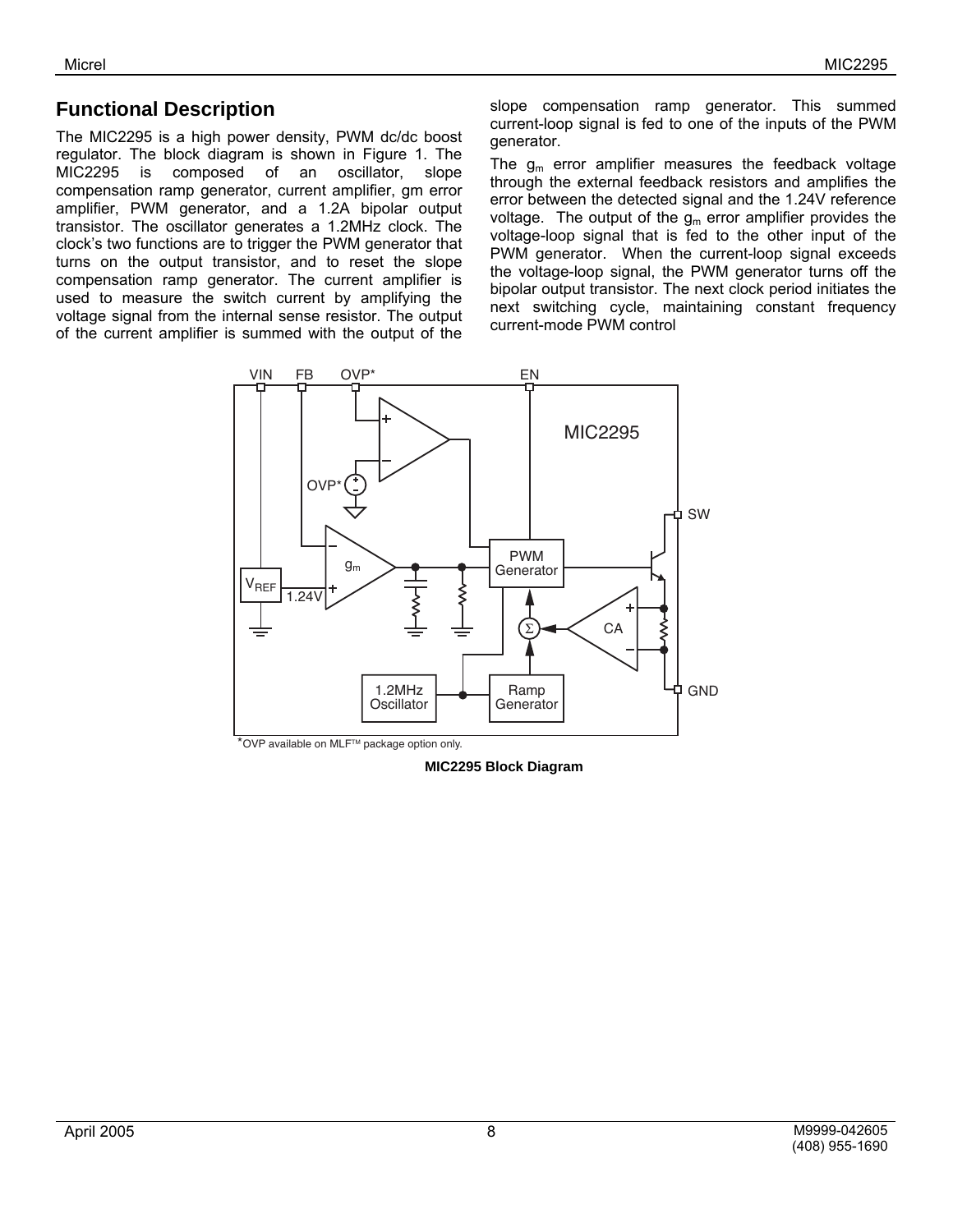# **Application Information**

#### **DC to DC PWM Boost Conversion**

The MIC2295 is a constant frequency boost converter. It operates by taking a DC input voltage and regulating a higher DC output voltage. Figure 2 shows a typical circuit.



Boost regulation is achieved by turning on an internal switch, which draws current through the inductor (L1). When the switch turns off, the inductor's magnetic field collapses, causing the current to be discharged into the output capacitor through an external Schottkey diode (D1). Voltage regulation is achieved my modulating the pulse width or pulse width modulation (PWM).

#### **Duty Cycle Considerations**

Duty cycle refers to the switch on-to-off time ratio and can be calculated as follows for a boost regulator;

$$
D=1-\frac{V_{IN}}{V_{OUT}}
$$

The duty cycle required for voltage conversion should be less than the maximum duty cycle of 85%. Also, in light load conditions where the input voltage is close to the output voltage, the minimum duty cycle can cause pulse skipping. This is due to the energy stored in the inductor causing the output to overshoot slightly over the regulated output voltage. During the next cycle, the error amplifier detects the output as being high and skips the following pulse. This effect can be reduced by increasing the minimum load or by increasing the inductor value. Increasing the inductor value reduces peak current, which in turn reduces energy transfer in each cycle.

#### **Over Voltage Protection**

For MLF package of MIC2295, there is an over voltage protection function. If the feedback resistors are disconnected from the circuit or the feedback pin is shorted to ground, the feedback pin will fall to ground potential. This will cause the MIC2295 to switch at full duty-cycle in an attempt to maintain the feedback voltage. As a result the output voltage will climb out of control. This may cause the switch node voltage to exceed its maximum voltage rating, possibly damaging the IC and the external components. To ensure the highest level of protection, the MIC2295 OVP pin will shut the switch off when an overvoltage condition is detected saving itself and other sensitive circuitry downstream.

### **Component Selection**

#### **Inductor**

Inductor selection is a balance between efficiency, stability, cost, size and rated current. For most applications a 10µH is the recommended inductor value. It is usually a good balance between these considerations. Efficiency is affected by inductance value in that larger inductance values reduce the peak to peak ripple current. This has an effect of reducing both the DC losses and the transition losses.

There is also a secondary effect of an inductors DC resistance (DCR). The DCR of an inductor will be higher for more inductance in the same package size. This is due to the longer windings required for an increase in inductance. Since the majority of input current (minus the MIC2295 operating current) is passed through the inductor, higher DCR inductors will reduce efficiency.

Also, to maintain stability, increasing inductor size will have to be met with an increase in output capacitance. This is due to the unavoidable "right half plane zero" effect for the continuous current boost converter topology. The frequency at which the right half plane zero occurs can be calculated as follows;

$$
Frhpz = \frac{V_{IN}^2}{V_{OUT} \times L \times I_{OUT} \times 2\pi}
$$

The right half plane zero has the undesirable effect of increasing gain, while decreasing phase. This requires that the loop gain is rolled off before this has significant effect on the total loop response. This can be accomplished by either reducing inductance (increasing RHPZ frequency) or increasing the output capacitor value (decreasing loop gain).

#### **Output Capacitor**

Output capacitor selection is also a trade-off between performance, size and cost. Increasing output capacitance will lead to an improved transient response, but also an increase in size and cost. X5R or X7R dielectric ceramic capacitors are recommended for designs with the MIC2295. Y5V values may be used, but to offset their tolerance over temperature, more capacitance is required. The following table shows the recommended ceramic (X5R) output capacitor value vs. output voltage.

| <b>Output Voltage</b> | <b>Recommended Output</b><br>Capacitance |
|-----------------------|------------------------------------------|
| <6V                   | 10uF                                     |
| <16V                  | 4.7 <sub>u</sub> F                       |
| <34V                  | $2.2 \text{uF}$                          |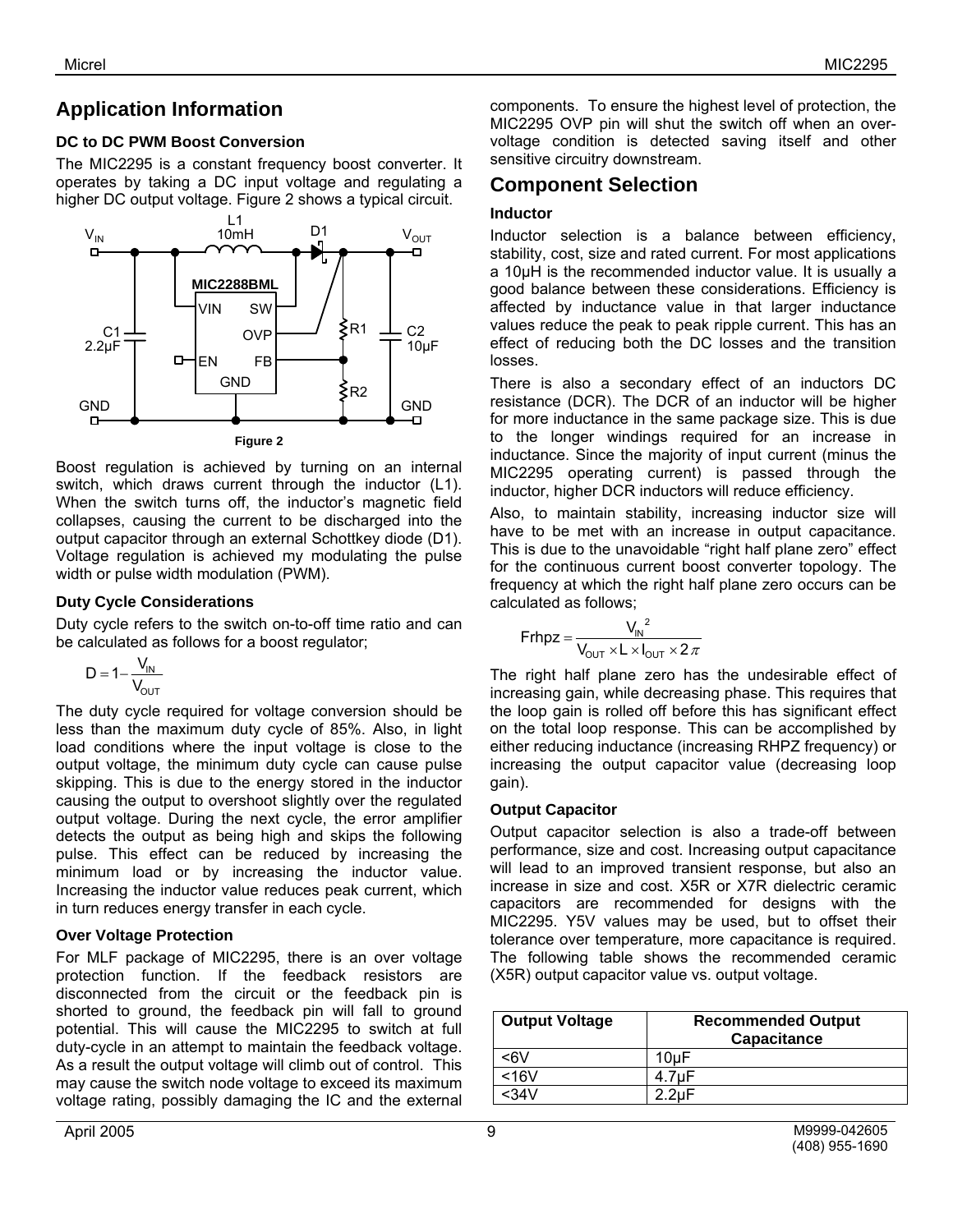#### **Diode Selection**

The MIC2295 requires an external diode for operation. A Schottkey diode is recommended for most applications due to their lower forward voltage drop and reverse recovery time. Ensure the diode selected can deliver the peak inductor current and the maximum reverse voltage is rated greater than the output voltage.

#### **Input Capacitor**

A minimum 1µF ceramic capacitor is recommended for designing with the MIC2295. Increasing input capacitance will improve performance and greater noise immunity on the source. The input capacitor should be as close as possible to the inductor and the MIC2295, with short traces for good noise performance.

#### **Feedback Resistors**

The MIC2295 utilizes a feedback pin to compare the output to an internal reference. The output voltage is adjusted by selecting the appropriate feedback resistor values. The desired output voltage can be calculated as follows;

$$
V_{OUT} = V_{REF} \times \left(\frac{R1}{R2} + 1\right)
$$

Where  $V_{REF}$  is equal to 1.24V.

#### **Duty-Cycle**

The MIC2295 is a general-purpose step up DC-DC converter. The maximum difference between the input voltage and the output voltage is limited by the maximum duty-cycle  $(D_{\text{max}})$  of the converter. In the case of MIC2295,  $D_{MAX}$  = 85%. The actual duty cycle for a given application can be calculated as follows:

$$
D = 1 - \frac{V_{IN}}{V_{OUT}}
$$

The actual duty-cycle, D, cannot surpass the maximum rated duty-cycle,  $D_{\text{max}}$ .

#### **Output Voltage Setting**

The following equation can be used to select the feedback resistors R1 and R2 (see figure 1).

$$
R_1 = R_2 \cdot \left\lfloor \frac{V_{OUT}}{1.24V} - 1 \right\rfloor
$$

A high value of R2 can increase the whole system efficiency, but the feedback pin input current  $(I_{FB})$  of the gm operation amplifier will affect the output voltage. The R2 resistor value must be less than or equal to  $5kΩ$  (R2  $\leq$  5 kΩ).

#### **Inductor Selection**

In MIC2295, the switch current limit is 1.2A. The selected inductor should handle at least 1.2A current without saturating. The inductor should have a low DC resistor to minimize power losses. The inductor's value can be 4.7µH to 10µH for most applications.

#### **Capacitor Selection**

Multi-layer ceramic capacitors are the best choice for input and output capacitors. They offer extremely low ESR, allowing very low ripple, and are available in very small, cost effective packages. X5R dielectrics are preferred. A 4.7µF to 10µF output capacitor is suitable for most applications.

#### **Diode Selection**

For maximum efficiency, Schottky diode is recommended for use with MIC2295. An optimal component selection can be made by choosing the appropriate reverse blocking voltage rating and the average forward current rating for a given application. For the case of maximum output voltage (34V) and maximum output current capability, a 40V / 1A Schottky diode should be used.

#### **Open-Circuit Protection**

For MLF package option of MIC2295, there is an output over-voltage protection function that clamps the output to below 34V in fault conditions. Possible fault conditions may include: if the device is configured in a constant current mode of operation and the load opens, or if in the standard application the feedback resistors are disconnected from the circuit. In these cases the FB pin will pull to ground, causing the MIC2295 to switch with a high duty-cycle. As a result, the output voltage will climb out of regulation, causing the SW pin to exceed its maximum voltage rating and possibly damaging the IC and the external components. To ensure the highest level of safety, the MIC2295 has a dedicated pin, OVP, to monitor and clamp the output voltage in over-voltage conditions. The OVP function is offered in the 2mm x 2mm MLF**-**8L package option only. To disable OVP function, tie the OVP pin to ground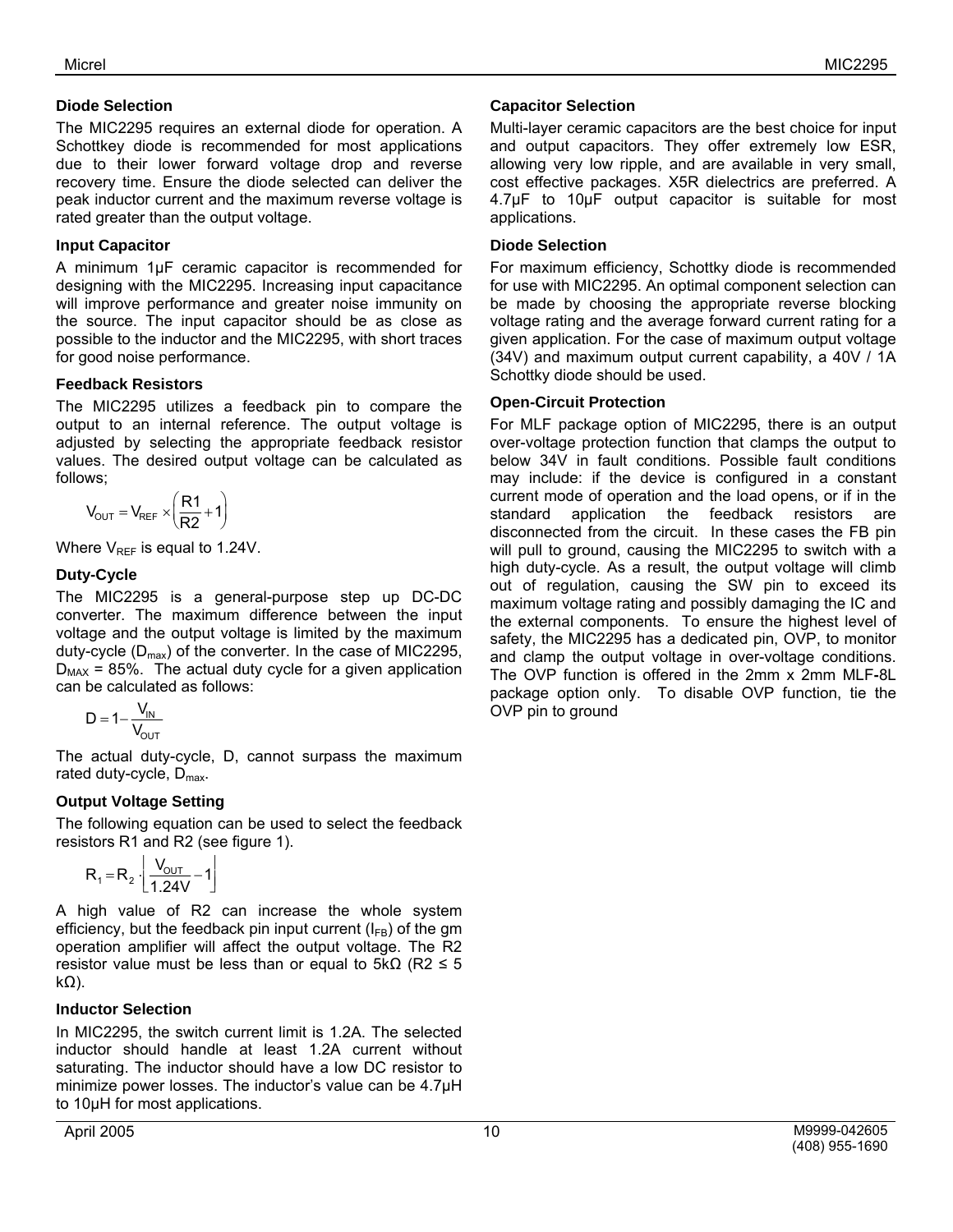

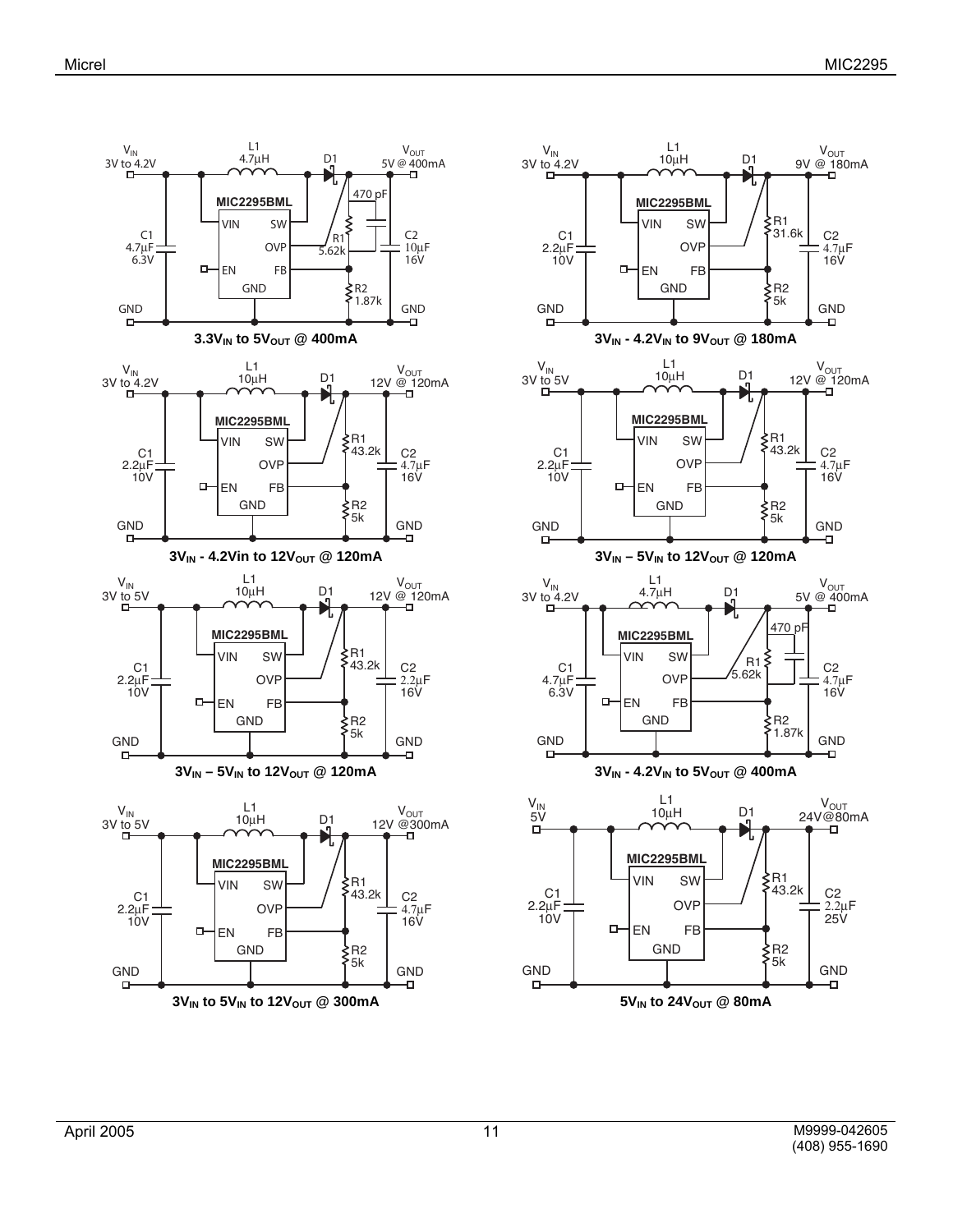### **Package Information**



### **MICREL, INC. 2180 FORTUNE DRIVE SAN JOSE, CA 95131 USA**

TEL +1 (408) 944-0800 FAX +1 (408) 474-1000 WEB http:/www.micrel.com

The information furnished by Micrel in this data sheet is believed to be accurate and reliable. However, no responsibility is assumed by Micrel for its use. Micrel reserves the right to change circuitry and specifications at any time without notification to the customer.

Micrel Products are not designed or authorized for use as components in life support appliances, devices or systems where malfunction of a product can reasonably be expected to result in personal injury. Life support devices or systems are devices or systems that (a) are intended for surgical implant into the body or (b) support or sustain life, and whose failure to perform can be reasonably expected to result in a significant injury to the user. A Purchaser's use or sale of Micrel Products for use in life support appliances, devices or systems is a Purchaser's own risk and Purchaser agrees to fully indemnify Micrel for any damages resulting from such use or sale.

© 2004 Micrel, Incorporated.